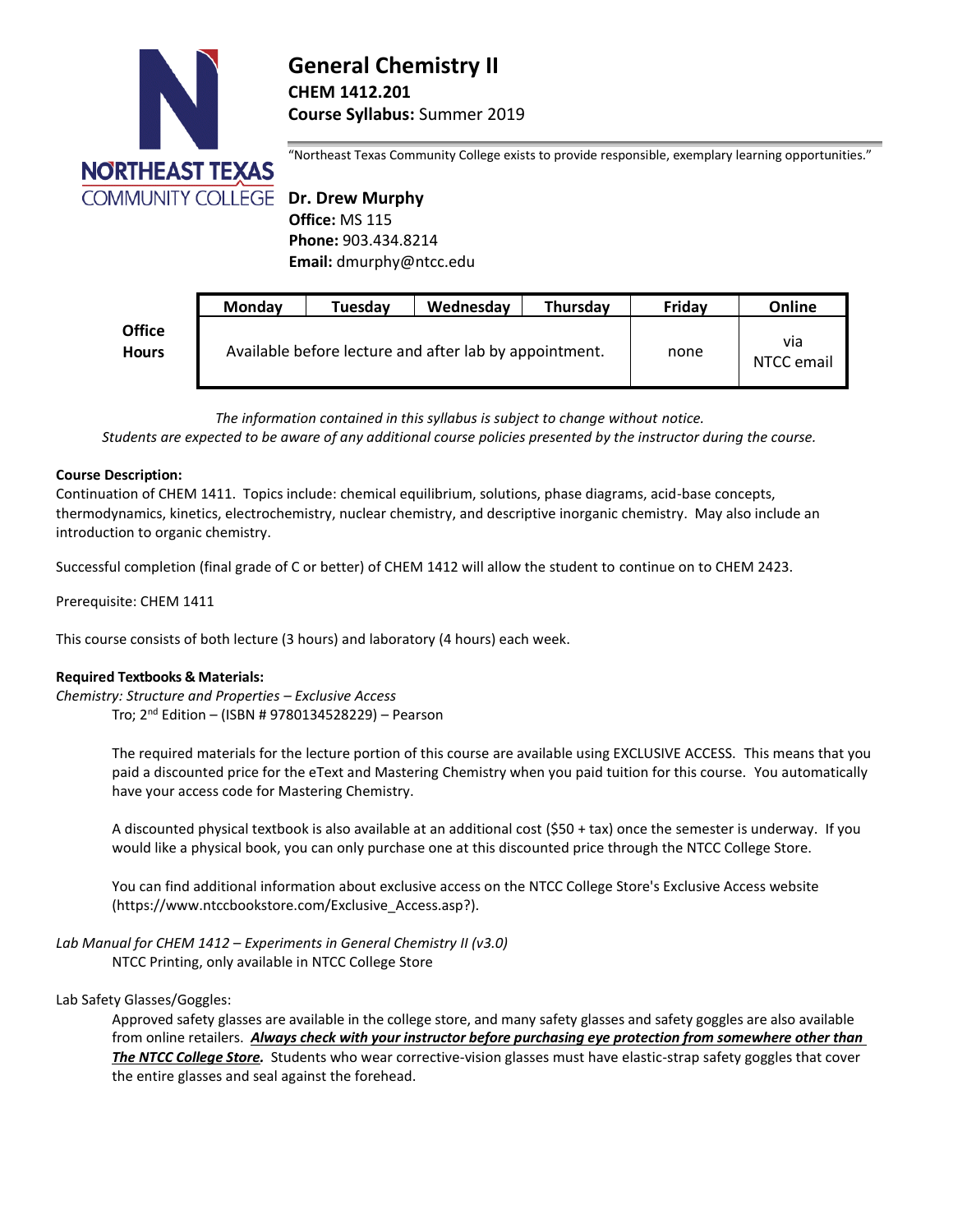# *Beginning Wednesday July 17, students arriving to lab without proper safety glasses or goggles will not be allowed to participate in the experiment and will receive a grade of zero for that experiment.* Before that date, safety glasses/goggles may be rented from the instructor for the cost of five (5) points deducted from the behavior, safety, and teamwork grade.

## Scientific Calculator:

A scientific calculator is required for this course. A model TI-30Xa is suggested, but many models will work; check with your instructor. You will NOT be allowed to use a graphing calculator, programmable calculator, or cell-phone calculator during any exam in this course. It is recommended that students have (or have access to) a graphing calculator (TI-*n*spire or similar) for some experiments and problems; however, students will not be allowed to use this calculator on any exam in this course.

### Pencils and Erasers:

Pencil is mandatory for writing in the lab manual, quizzes, and exams. A strong, sturdy eraser is required to ensure that your work is professionally presentable. Any papers submitted in pen will not be graded and will receive a grade of zero. Any papers that are too sloppy, messy, or unreadable will incur severe point deduction or earn a grade of zero.

# **Core Curriculum Purpose and Objectives:**

Through the core curriculum, students will gain a foundation of knowledge of human cultures and the physical and natural world; develop principles of personal and social responsibility for living in a diverse world; and advance intellectual and practical skills that are essential for all learning.

Courses in the foundation area of **life and physical sciences** focus on describing, explaining, and predicting natural phenomena using the scientific method. Courses involve the understanding of interactions among natural phenomena and the implications of scientific principles on the physical world and on human experiences.

## **College Student Learning Outcomes:**

## Critical Thinking Skills

CT1. Students will demonstrate the ability to 1) analyze complex issues, 2) synthesize information, and 3) evaluate the logic, validity, and relevance of data.

#### Communication Skills

CS1. Students will effectively develop, interpret and express ideas through written communication.

#### Empirical and Quantitative Skills

EQS1. Students will manipulate numerical data or observable facts by organizing and converting relevant information into mathematical or empirical form.

EQS2. Students will analyze numerical data or observable facts by processing information with correct calculations, explicit notations, and appropriate technology.

# Team Work

TW2. Students will work with others to support and accomplish a shared goal.

# **Course Student Learning Outcomes:** Students will…

- 1. state the characteristics of liquids and solids, including phase diagrams, and articulate the importance of intermolecular interactions and predict trends in physical properties;
- 2. identify the characteristics of acids, bases, and salts, and solve problems based on their quantitative relationships;
- 3. identify and balance oxidation-reduction equations, solve redox titration problems, discuss the construction and operation of electrochemical cells, and determine standard and non‐standard cell potentials;
- 4. determine the rate of a reaction and its dependence on concentration, time, and temperature, and analyze and perform calculations with the thermodynamic functions: enthalpy, entropy, and free energy;
- 5. apply the principles of equilibrium to aqueous systems using LeChâtelier's Principle to predict the effects of concentration, pressure, and temperature changes on equilibrium mixtures;
- 6. describe basic principles of descriptive inorganic chemistry and of nuclear decay processes;
- 7. working in groups, demonstrate competence in the laboratory including the ability to carry out experiments in a safe and efficient manner. Laboratory reports will be used to test the ability of students to work in teams and to interpret and to express chemical concepts in writing.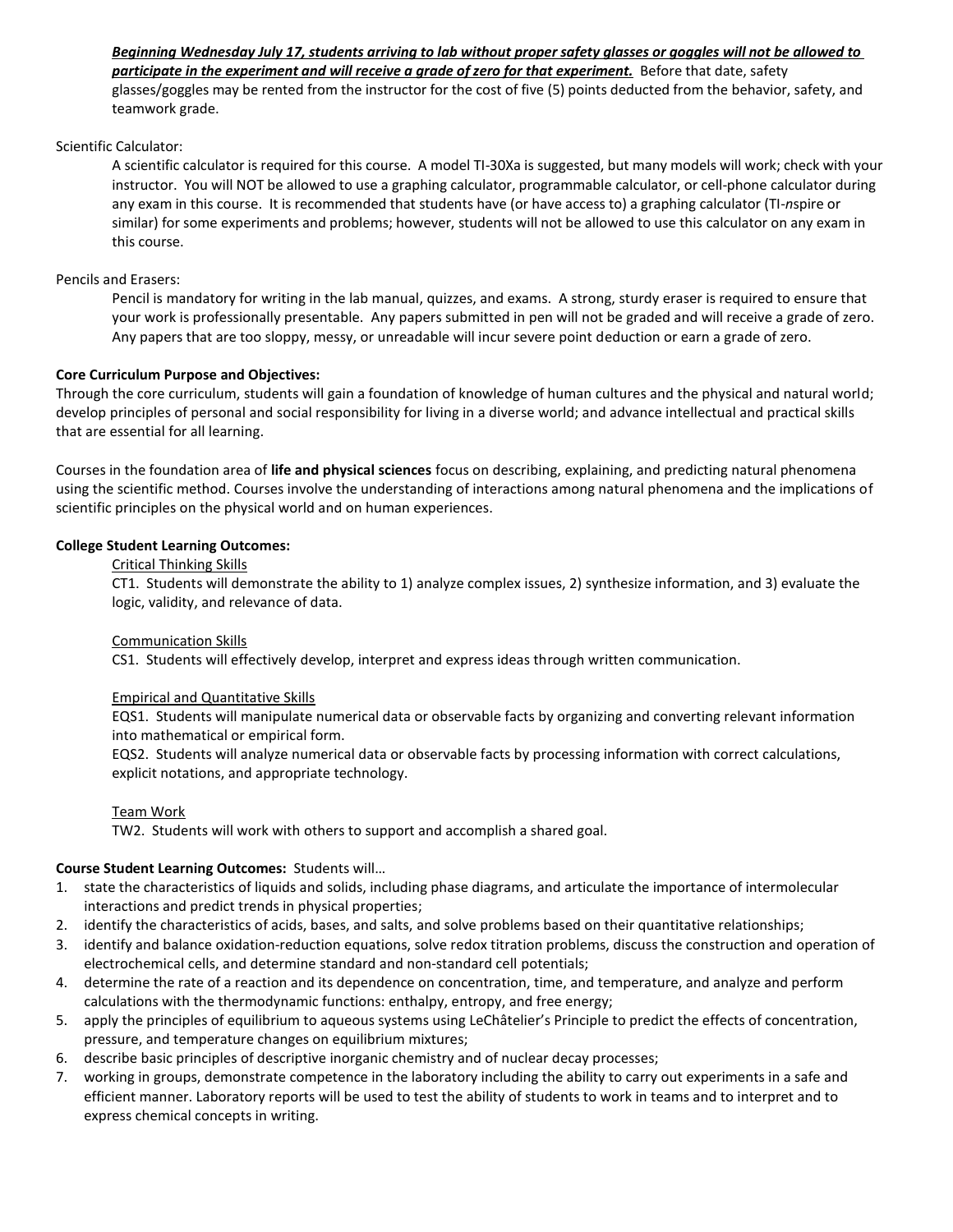# **Lectures & Discussions:**

We will cover nearly all of the material in Chapters 11, 13-20, 22 and parts of Chapter 8 in the text.

| Week 1 | Intermolecular Forces, Liquids, Phase Changes, and Phase Diagrams                               |
|--------|-------------------------------------------------------------------------------------------------|
|        | Solutions, Concentration, and Colligative Properties                                            |
|        | Kinetics: Reaction Rates                                                                        |
| Week 2 | Kinetics: Reaction Mechanisms                                                                   |
|        | <b>Nuclear Chemistry and Its Applications</b>                                                   |
|        | Equilibrium: Introduction, Equilibrium Constant, and Le Châtelier's Principle                   |
| Week 3 | Equilibrium: Acids & Bases and pH                                                               |
|        | Equilibrium: Salts, Polyprotic Acids, and Lewis Acids and Bases                                 |
|        | Equilibrium: Buffers and Acid-Base Titrations                                                   |
|        | Equilibrium: Solubility and Precipitation Equilibria                                            |
| Week 4 | Thermodynamics: 2 <sup>nd</sup> and 3 <sup>rd</sup> Laws, Entropy, Free Energy, and Equilibrium |
|        | <b>Oxidation/Reduction Reactions and Voltaic Cells</b>                                          |
| Week 5 | Electrochemistry: Non-Standard Conditions, Equilibrium, Batteries, Electrolysis                 |
|        | Coordination Complexes, Crystal Field Theory, and Color                                         |

More detail can be found by examining the Table of Contents in the text and the "Topical Course Outline" posted on Blackboard. You should bring a reliable scientific calculator to class every day. Programmable calculators, graphing calculators, and cell phone calculators are not allowed on exams. Sharing calculators will not be permitted.

#### **Evaluation/Grading Policy:**

|                            |      | <b>Grading Scale</b>            |
|----------------------------|------|---------------------------------|
| Regular Exams              | 33%  | $A = 100 - 90%$                 |
| Laboratory                 | 30%  | $B = 89 - 80%$                  |
| Final Exam                 | 20%  | $C = 79 - 70%$                  |
| <b>Mastering Chemistry</b> | 5%   | $D = 69 - 60%$                  |
| Attendance                 | 2%   | $F = 59%$                       |
| Assignments*               | 10%  |                                 |
| Total                      | 100% | Final course grades are rounded |

to the nearest whole number percent, and letter grades assigned using the above scale.

\* Assignments include anything assigned by the instructor including, but not limited to quizzes, homework, and problem sets.

Grades will be posted to Blackboard throughout the course. Blackboard provides an approximate course grade, which is typically within 2-4% of the actual course grade. The instructor's gradebook is the last word in grades and is what decides the final grades for the course. At any time during the term, students can request to view their grades in the instructor's gradebook or can request a pdf copy of their grades.

*Questions about what score on the Final Exam is required to earn a particular grade in the course will not be answered. Please do not ask.*

#### **Exams:**

Three regular exams will be given during the lecture periods on the following dates:

Exam 1 Monday, July 22 Exam 2 Monday, July 29 Exam 3 Monday, August 5 Exam 4 Monday, August 12

Exam dates are subject to change, if circumstances dictate it. Ample notice will be given verbally during class, in such instances. Under some rare circumstances students may take exams in advance; this will be decided on a case-by-case basis in advance of the exam date. *There will be no make-up exams for missed exams without authorization before the exam date.*

*There will be a comprehensive Final Exam* held according to the announced final exam schedule:

Thursday, August 15 1100am – 110pm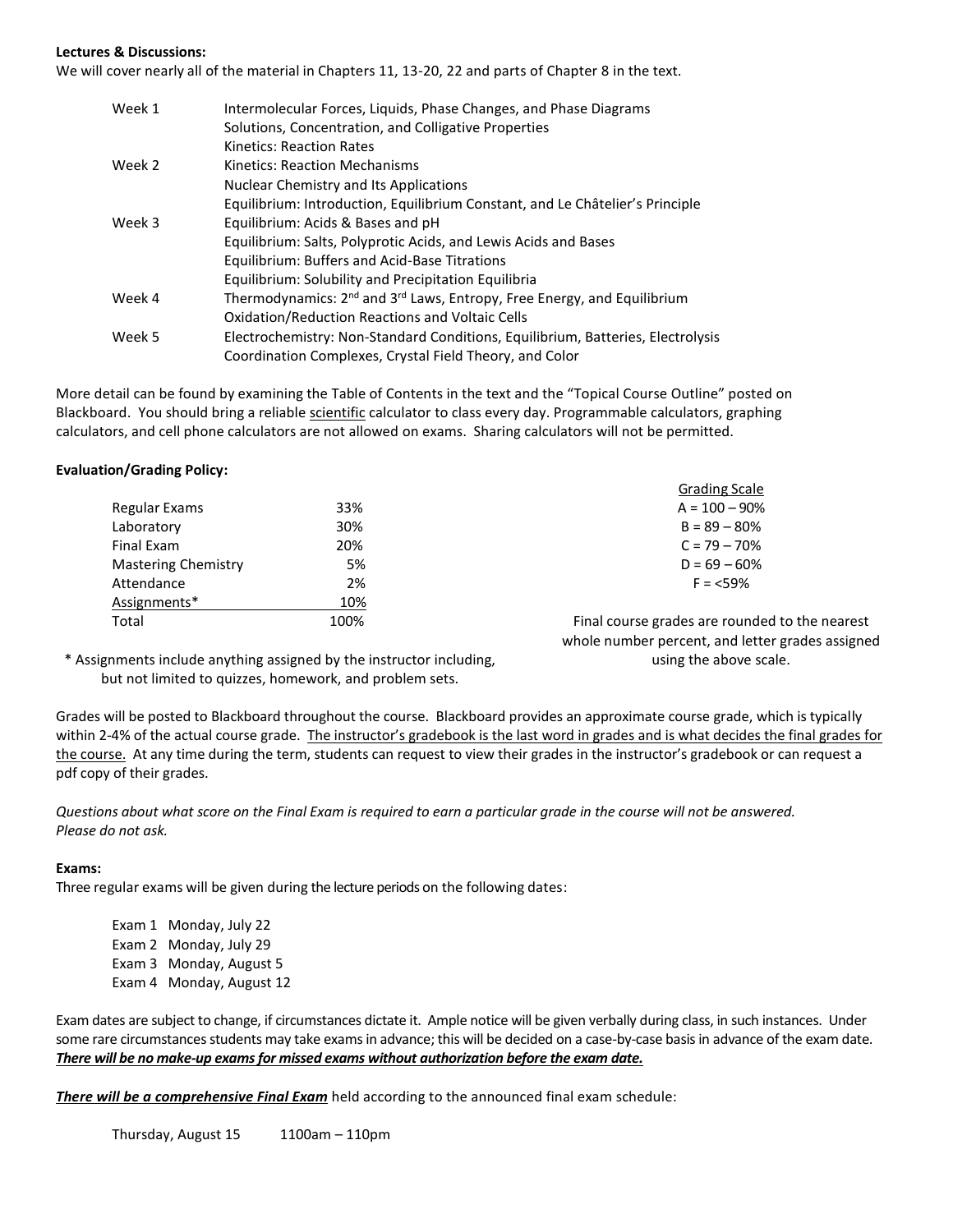## *Guidelines for exams in this course:*

- Students are only allowed to bring pencils, erasers, and scientific calculators into the testing room. Programmable calculators, graphing calculators, and cell-phone calculators are not allowed. Sharing calculators will not be permitted.
- Bags, purses, etc. are not allowed, and can be stowed in the chemistry lab or in the hallway during the exam.
- Cell phones are not permitted. Phones should be turned off and stowed in a bag that is not in the exam room or surrendered to the instructor during the exam. A student in possession of phone once the exam has started will earn a grade of zero on that exam.
- Watches are not permitted in the exam room; watches, and other personal electronic devices, must be stowed in a bag that is not in the exam room.
- Students will be provided with scratch paper and a formula sheet for each exam. Other papers or notes will not be permitted in the exam room.
- Students that leave the testing room during the exam must turn in the exam to be graded and can not return to the exam room until the testing period is over.
- At the instructor's discretion, students may be assigned seats during an exam period.
- A student found in violation of any of these guidelines during an exam period will earn a grade of zero on that exam.

*Graded Exams will not be handed back to the student:* Students who wish to review their graded exams must come to the instructor's office to view the exam. Exams are not to leave the office. Students must surrender their phones while reviewing exams. No notes or corrections may be made on exams or scratch paper.

#### **Quizzes and Assignments:**

Assignments throughout this course include anything assigned by the instructor and collected for a grade, excluding exams and laboratory work. This includes, but is not limited to, problems from the text, Mastering Chemistry online homework, and handouts from class. *Students should expect to be working on assignments outside of class on their own time throughout the entire duration of this course.* For each hour that you spend in class, plan to spend a minimum of three hours out of class studying, reading the book, working on homework problems, etc.

A quiz will be given during all lectures. Students who are absent from class will earn a zero on the quiz, and makeup quizzes will not be given. In-class quizzes are due by the end of the lecture period; in-class quizzes that are not in the instructor's possession when he/she returns to his/her office are late. Take-home quizzes are due at the beginning of the next lecture period; takehome quizzes that are not in the instructor's possession when the lecture begins are late. *Late quizzes are not accepted; you will earn a grade of zero and be marked as absent from class.* In special cases, outside-of-class paper assignments may be accepted late; this requires prior authorization in advance of the due date.

Attendance is mandatory for this course and is worth 2% of your overall course grade. Every in-class quiz includes attendance points for that class period. A grade of zero on an in-class quiz counts as being absent from class that day. In rare cases, you may be excused from a class period; proof of a legitimate reason for being absent is required, and the instructor is the final judge of what constitutes a legitimate reason. Excused absences refund the missing attendance points, but do not award quiz grades.

This course will be using the Mastering Chemistry online homework system. Details about registering in Mastering Chemistry will be discussed on the first day of class. Assignments and due dates will be listed in the Mastering Chemistry system. Access to a computer with the internet is required for this course.

The Mastering Chemistry system will be used both inside the classroom and outside the classroom. You are expected to have a laptop computer, tablet, cell phone, or similar device to access Mastering Chemistry during the class period. This course will be a *partially flipped classroom*, which means you will be required to read material from the text (or etext) and answer some questions/problems before coming to class. During class, it will be expected that you have a baseline knowledge of the topic of the day from completing the reading assignment before class, and more in-class time will be devoted to discussions and problem solving rather than purely lecture. You will be working in groups during lecture.

#### **Laboratory Experiments:**

There will be 12 experiments performed during the laboratory periods over the course of the term. Any experiments not completed and turned in will receive a grade of zero. A total of 8 experiments must be completed and receive a non-zero grade in order to pass this course (non-F grade). In addition, a Lab Practical is required as part of the laboratory portion of the course. A schedule of experiments will be provided as a separate handout. It is the responsibility of the student to arrive to lab prepared for the correct scheduled experiment.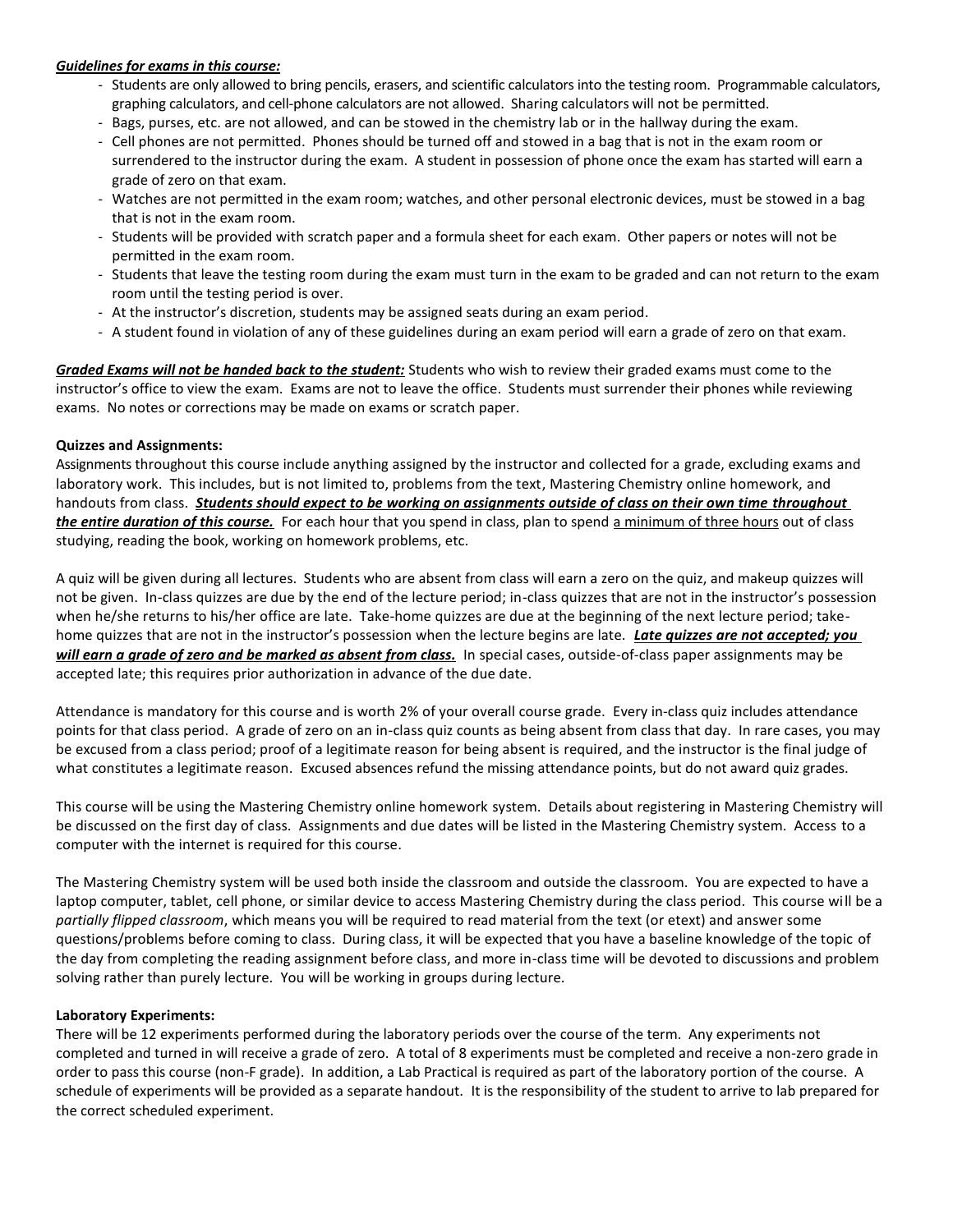## **Laboratory Conduct and Attire:**

Students are expected to adhere to the guidelines set forth in the "Commitment to Laboratory Safety Pledge" and in the safety video. In addition, students must wear long pants covering their ankles (leggings are unacceptable), closed shoes (no exposed skin or sock), and shirts that cover their shoulders. Approved safety glasses/goggles at all times in the lab. Students who wear corrective-vision glasses must have elastic-strap safety goggles that cover the entire glasses and seal against the forehead. Long hair should be pulled back. Failure to follow laboratory safety protocols could result in injury to yourself or others and will result in reduction of your laboratory grade. Students not dressed appropriately for lab will be asked to leave and will earn a grade of zero on that experiment.

# **Laboratory Evaluation/Grading Policy:**

*The laboratory portion of the course counts towards 30% of your overall course grade.*

| <b>Regular Experiments</b>   | 75%  |
|------------------------------|------|
| Lab Practical                | 15%  |
| Behavior, Safety, & Teamwork | 10%  |
| Total                        | 100% |

Prelaboratory Assignments accompany each experiment in the lab manual and must be completed prior to the laboratory period. *Prelaboratory Assignments are due at the beginning of the laboratory period.* Students not turning in a complete Prelaboratory Assignment will not be allowed to participate in that experiment and will receive a grade of zero on that experiment. Unless otherwise stated, Regular Experiment reports are due at the end of the laboratory period.

*Questions in the lab manual that require written explanations must be answered in complete, thoughtful sentences.* Failure to do so will result in loss of points.

*Calculations in the lab report must show all of the steps necessary to generate the answers provided, including proper use of units and significant figures.* Failure to do so will result in loss of points.

*Lab reports that are sloppy and/or illegible will not be graded;* although, some points may be earned for completing the experiment. Lab reports must be completed neatly in pencil. Errors must be completely erased. Lab reports written in pen and lab reports with scratched-out or scribbled-out writing will not be accepted and will earn zero points.

*Copying answers on any work will not be tolerated.* Prelaboratory Assignments and Lab Reports that appear to have answers copied from other students or internet sources or that appear to have cheated in any way will earn a grade of zero.

# *Students who leave lab early without permission from the instructor and their lab partner(s) will incur a point reduction. Keep in mind that teamwork is 10% of your lab grade!*

#### **Lab Practical Exam:**

A Lab Practical is required and is worth 15% of the laboratory grade. This will involve a titration experiment. More details will be given during the laboratory periods and can be found in the lab manual. The Lab Practical is an exam, and all Exam Guidelines must be followed (see above).

#### **Student Responsibilities/Expectations:**

Purchase of a simple, scientific calculator is required. *You must bring a calculator with you to every laboratory period.* It is recommended that students have (or have access to) a graphing calculator (TI-*n*spire or similar) for some experiments and problems; however, students will not be allowed to use this calculator on any exam in this course.

*You are expected to attend all laboratory periods.* Failing to attend lab will earn you zero points for that experiment. "I have to work" is not an acceptable excuse for missing a laboratory period.

You are expected to attend all classes. Chemistry is too hard to learn on your own. Some lecture material not found in the text may be presented during the semester and will show up on exams.

Use of cell phones is prohibited during class and lab time. Students using phones for unapproved purposes during lab will be asked to leave lab and will earn a grade of zero on material for that lab period.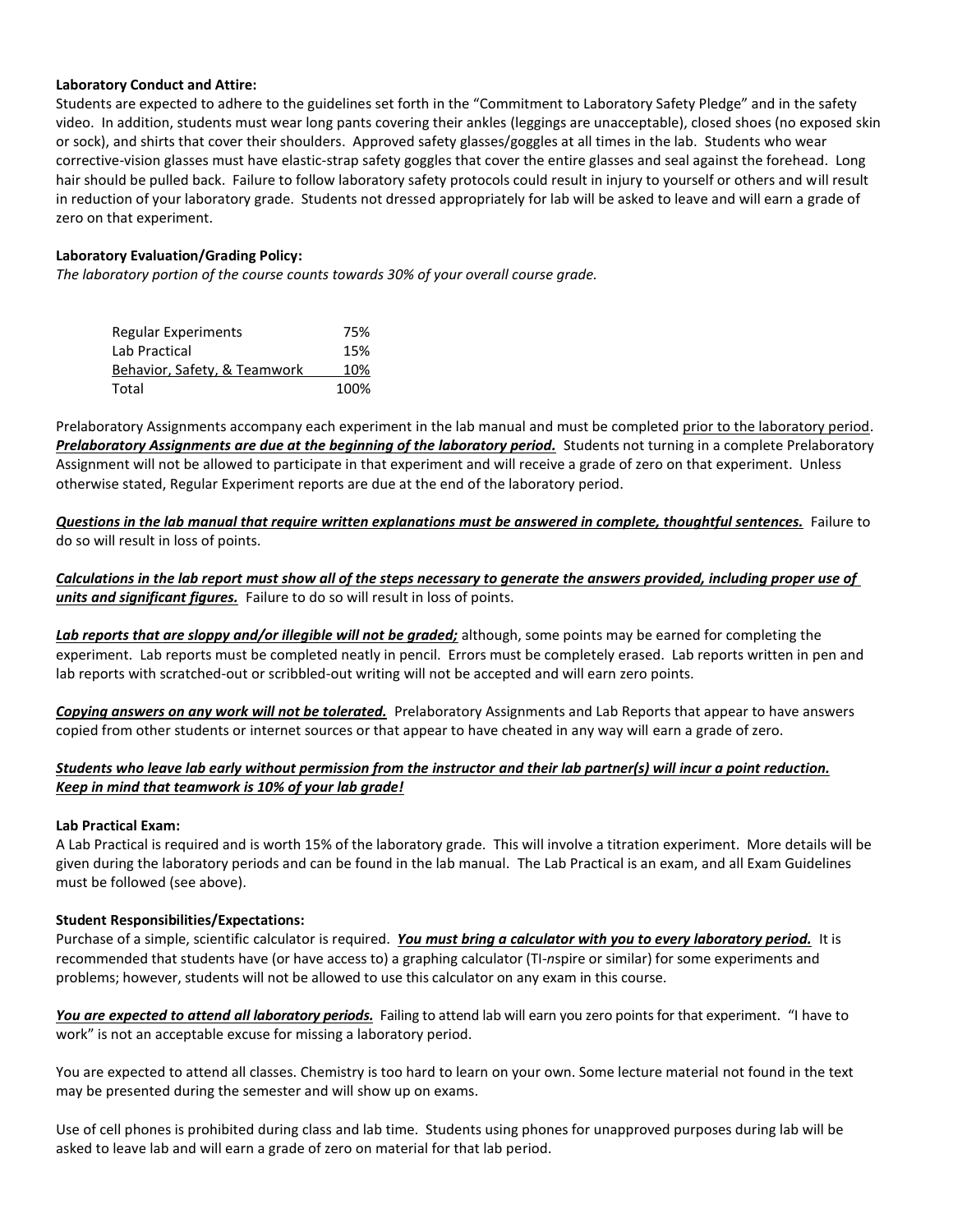This course covers a lot of material and moves rapidly, so do not fall behind.

*The only way to learn chemistry is through practice.* You must be willing to spend time working problems from the textbook to be successful. If you are having problems with a particular topic, it may even be necessary to work problems from the textbook that are not assigned.

At the first sign of trouble you should seek help immediately. I am happy to help you with any of your chemistry coursework. However, if you wait too long to seek help, there is a point where there is nothing I can do to help you.

Work with a classmate on the homework, but do not just copy answers that you do not understand. There is a difference between working together and cheating. If it feels like cheating, then it is cheating. Assignments that appear to be copies of each other will earn grades of zero. Students caught in the act of cheating will earn a zero on that assignment, lab, or exam and may earn a grade of "**F**" in the course for such actions. Students with multiple instances academic dishonesty will earn a grade of "**F**" in this course.

Do not fall behind in the class. If you do not understand Chapter 1, you will probably not understand Chapter 2 either, because the material for this course is cumulative.

Do not wait until the night before a test to study. Almost everything we cover will come up again later in the class. If you learn the material only long enough to take an exam, you will not recognize it when we encounter it again. This will cause you to struggle through the entire course and to struggle through future chemistry courses.

Questions and/or observations are encouraged during the class period. Courteous and attentive behavior is always expected. Students who consistently misbehave can expect to have their grade lowered.

Wearing headphones during class, lab, or an exam is not allowed. Use of listening devices will earn the student a zero on work for that class session.

**Thursday, August 8** is the last day to withdraw from the course with a grade of "**W**". Students who withdraw from the lecture must also withdraw from the lab. If you stop attending class and fail to officially withdraw, expect to earn a grade of "**F**" in the course.

Like all colleges, Northeast Texas Community College strives to be a "community of scholars." Please remember that you and all of the students in this class are pursuing very important goals in your lives. As human beings and as scholars, I expect every student to be courteous and considerate toward other students throughout the lecture and laboratory portions of this course.

As your instructor, I will attend all classes on time and prepared to teach what you are expected to learn each day. I will make a conscientious effort each class period to teach to the best of my ability and to provide you with clear, well-organized explanations of class material. I care deeply about your learning experience and your success in this course. However, that ultimate success does depend largely on you. Your success can be maximized and your potential achieved by making a commitment to meet the following classroom expectations:

- a) Attend ALL classes physically and mentally. Wherever you are, be all there.
- b) Be on time for class. Attitude is not everything but it is very important. Remain in class for the entire instructional period.
- c) Be an active learner participate in class. Be attentive, answer questions, and ask questions. Smile, be interested, and act as if you care. (OK, I'll admit that occasionally things get a little boring; work through that boredom by participating!)
- d) Read ahead. This will help make the next lecture much more effective.
- e) A good student acts like a good student, which includes not sleeping in class, not talking in class, and not reading unrelated material or doing other work in class. All cellular phones must be turned off during class time.
- f) Realize that I do not GIVE grades. You EARN grades based upon your performance. That performance includes turning all assignments in on time. You shouldn't expect less of me because of my other commitments. I don't expect less of you because of your other commitments.
- g) Be respectful of yourself, your classmates, and your instructors.
- h) Learning is hard work but it is also invigorating and fun. Work hard and have fun doing so.

#### **NTCC Academic Honesty Statement:**